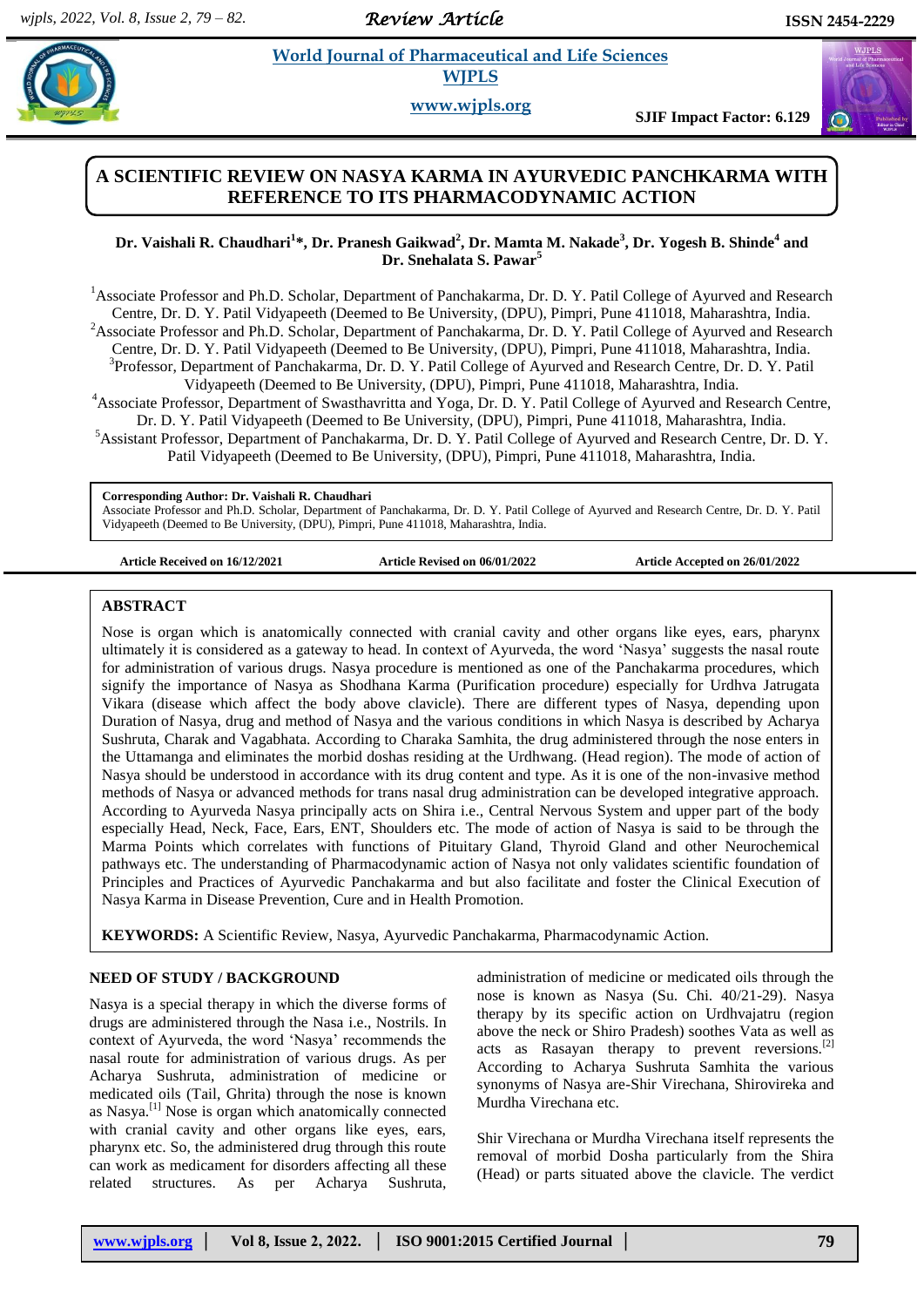"Nastah Pracchardana" was applied to Nasya which denotes Shodhana (purification) by Nasya.<sup>[3]</sup> Nasya is stated as one of the Panchakarma procedures, which signify the importance of Nasya as Shodhana Karma (Purification procedure) especially for Urdhva Jatrugata Vikara (disease which affect the body above clavicle). According to Acharya Charaka Nasa is the doorway (gateway) of Shiras. The drug administered through nose as Nasya spreads to the brain and eliminates only the morbid doshas accountable for producing the disease.<sup>[4]</sup>

#### **Review of literature**

In Sanskrit language, each word is derived from a specific dhatu and each dhatu bears an inherent meaning which is the crux of the word. The origin of the word Nasya is from "Nasa" dhatu. It bears the sense of Gati – motion. Vyapti bears the meaning pervasion. Here, the Nasa dhatu is inferred in sense of nose. According to Vachaspatyam word "Nasata" means beneficial for nose. In Ashtang Sangraha it is clarified that Nasa being the entrance to shira, (head). *Nasya karma* is therapeutic procedures of the *pancha karma*, wherein the drug is administered through the nasal route to treat various diseases.

### **Classification of Nasya[5]**

All the Acharya have been classified Nasya karma in diverse ways, out of which some of them are common having different names.

#### **Acharya Charaka has classified according to methods of administration and action also.**

- 1) Navana Nasya (Inunction)
- 2) Avapidana Nasya (Nasal drop)
- 3) Dhmapana Nasya (Pradhamana)
- 4) Dhooma Nasya (Inhalation)
- 5) Pratimarsha Nasya (Nasal drop)

#### **Types of Navana Nasya**

- a) Snehana (oleation)
- b) Shodhana (Elimination)

## **Types of Avapidana Nasya**

- a) Shodhan (Elimination)
- b) Stambhana (Astringent)

## **Dhooma Nasya**

- a) Prayogika
- b) Snehika
- c) Vairechanik

# **Types of Pratimarsha Nasya (Nasal drop)**

According to the type of action of the medicine used for Nasya Karma as under.

- 1) Rechana
- 2) Tarpan (Nutritive)
- 3) Shamans (Sedative)

### **According to the Sushrut Samhita, Nasya is divided into two types[6]**

- a. Nasya
	- b. Shiroveirechan
	- c. Pratimarsha
	- d. Avapidak
	- e. Pradhamana

## **Course of the Nasya karma:[7]**

Nasya karma may be completed successively for seven days which is the maximum period according to Acharya Vagabhata. According to Acharya Sushruta, Nasya may be given the interval of 1 day, 2-day ,7 day and 22 days depending upon the condition of the patient and the disease conditions. If the patient is suffering from extreme vitiation of Vata then Nasya may be performed twice a day. i.e., in the morning and evening according to Acharya Sushruta.

Acharya Charak has not mentioned duration of the Nasya therapy. He had stated that Nasya therapy may be given according to the severity of disease. Vrudha Vagabhata in Ashtanga Samgraha also suggested the use of the Nasya on  $3<sup>rd</sup>,5<sup>th</sup>,7<sup>th</sup>,8<sup>th</sup>$  day or till the patient show the symptoms of Samyak yoga. According Ashtang Hrudaya and Sushrut Samhita the various timings of Nasya administrations are as follows:<sup>[8]</sup>

- 1. Talapothitha (after wake up from Sleeping)
- 2. Prakshalikadanta (After tooth wash)
- 3. Gruhanirgachhatah (Before living home)
- 4. Vyayampachhat (After exercise)
- 5. Vyayampachhat (After sexual act)
- 6. Adhwaparishrantkal (After heavy and tired work)
- 7. Mutravisarjan (After Urination)
- 8. Malvisarjan (After defecation)
- 9. Kawalgrahan (after gargling)
- 10. Anjanpaschhat (after collyrium)
- 11. Bhojanpaschhat (After meal)
- 12. Vamanpaschhat (After Vomiting / Emesis procedure)
- 13. Diwaswapa (after wake from sleep in day time)
- 14. Sayankal (in the evening)
- 15. Shirobhyanga (after head massage)

#### **Mode of Action of Nasya Karma**

In Ayurvedic classics, the mode of action of Nasya karma is explained indirectly. According to Charaka Samhita, the drug administered through the nose enters in the Uttamanga and eliminates the morbid doshas residing there. (Ch. Si. 2/22). According to Ashtanga Samgraha, Nose is the doorway to sheera(head), the drug administered through nose directly reach to the Sheera (head). The drug introduced through nose reaches the Shringataka Marma of Head (Sheera), which is a sira Marma and formed by the siras of nose, eyes, kantha and shrotra.

This drug spreads by the same route. Scratches the morbid Doshas of Urdhvajatru and extracts them from the Uttamanga. Indu, the commentator of Ashtanga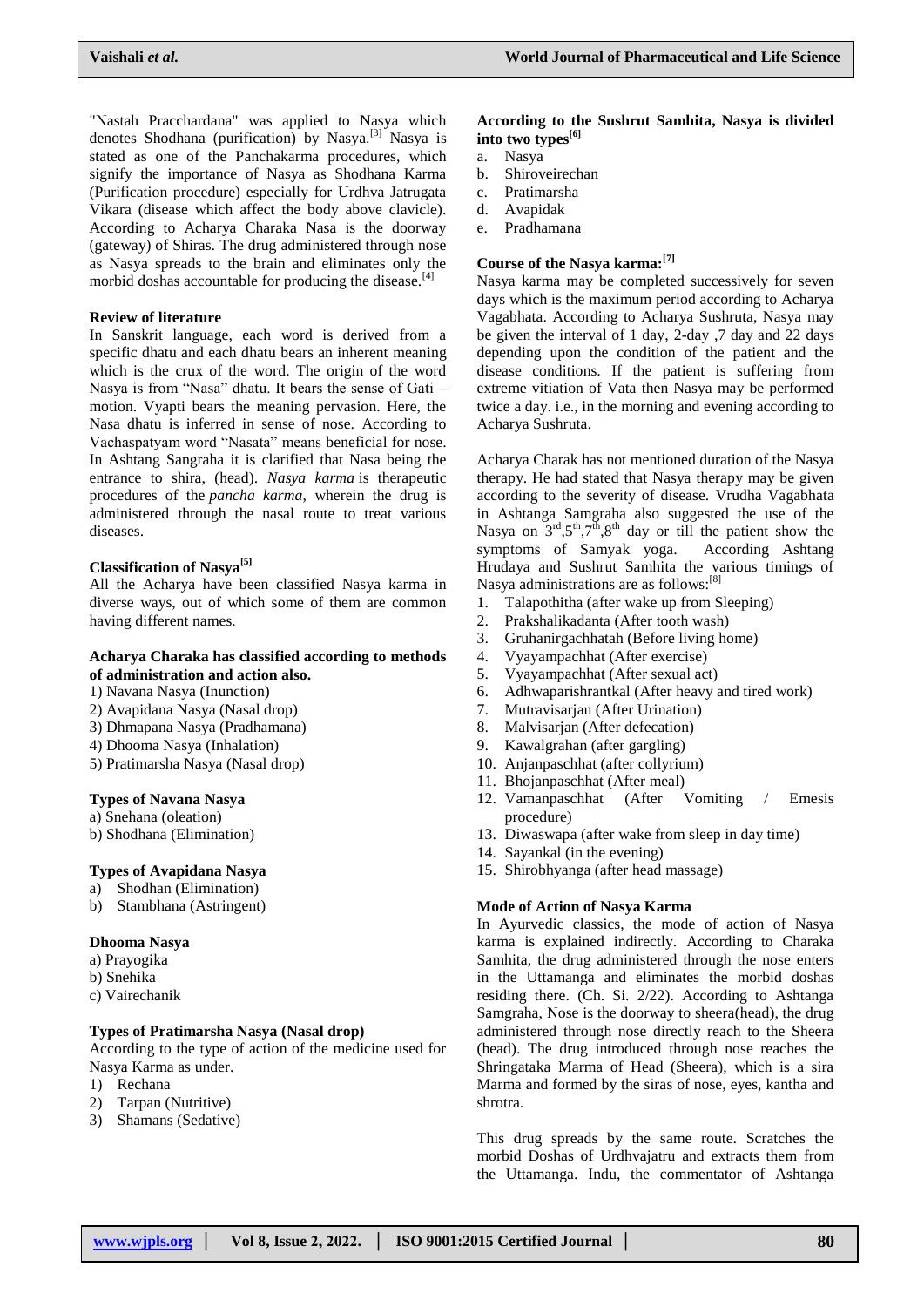Sangraha, opined that Shringataka is the inner side of middle part of head i.e., "Shiraso Antar Madhyam".[9] *Shringataka Marma* helps in integration and transference of *Nasya* drug in local as well as general circulation. *Acharya Charaka* says the *sneha pradhana navana* drug (lipophilic drug), gets absorbed in the *Shringataka* region. $[10]$ 

In this context Acharya Sushruta, has clarified that Shringataka Marma is a Sira Marma formed by the union of Siras (blood vessels) supplying to nose, ear, eye and tongue. Thus, we can say that drug administered through Nasya may enter the above sira and purifies them. (Su. Sha. 6/27). All ancient Acharyas have said considered Nasa as the gate way of Sheera. It does not mean that any channel directly connects brain and nose, but it may be suggestive of any connection through blood vessels, lymphatics and nerves. Medicine given through nostrils travels the entire passage and reaches the cribriform plate, which is porous in nature.

## **DISCUSSION**

The mode of action of Nasya should be understood in accordance with its drug content and type. As the nasal drug route is very hopeful in nature, in future it is imperious to say that novel methods of Nasya or advanced methods for trans nasal drug administration can be developed integrative approach.

**Pharmacokinetic of** *Nasya* - Absorption, circulation and metabolism of *Nasya* drugs explore the local and systemic effects of *Nasya karma*. The olfactory epithelium is a gateway for substances entering the central nervous system (CNS) and the peripheral circulation. The neural connections between the nasal mucosa and the brain provide a unique pathway for the non-invasive delivery of therapeutic agents to the CNS.[11] The transportation of drugs across the nasal membrane and into the bloodstream may contain either passive diffusion of drug molecules through the apertures in the nasal mucosa or some form of non-passive transport.<sup>[12]</sup> According to modern science, the olfactory area is a place in the human body where the direct contact between the outer surface and central nervous system. Intranasal administration of any drugs may quickly attain therapeutic brain and spinal cord (CNS) drug concentrations. If the nasally administered medication contacts the olfactory mucosa, there is good evidence that suggests molecule carriage can occur directly across this tissue and into the cerebral spinal fluid.[13,14] Thus to understand the action of *Nasya* drug on central nervous system it is necessary to know the probable pathways of act of *Nasya* medicines. Acharya Sushruta also aware of connection between nose and subarachnoid space containing Cerebro Spinal Fluid (CSF). In *Sushrut Samhita*, "*mastulungagam'* (leakage of CSF through nose) is symptom mentioned in *Atiyoga* (excess activity) of *Virechana Nasya*. *Acharya Charaka* might know the concept of trans-neuronal and paraneuronal path of drug delivery from nose to brain

therefore he has given example of *munja-ishika*. The *munja* structure can be correlated with olfactory bulb and the *ishika* for the numerous neurons join to form the olfactory tract.[15]

According to Ayurveda Nasya principally acts on Shira i.e. Central Nervous System and upper part of the body especially Head, Neck, Face, Ears, ENT, Shoulders etc. The mode of action of Nasya is said to be through the Marma Points which correlates with functions of Pituitary Gland, Thyroid Gland and other Neurochemical pathways etc.

The understanding of Pharmacodynamic action of Nasya not only validates scientific foundation of Principles and Practices of Ayurvedic Panchakarma and but also facilitate and foster the Clinical Execution of Nasya Karma in Disease Prevention, Cure and in Health Promotion.

## **CONCLUSION**

Intranasal distribution of any drug through the technique like Nasya is one of the Panchakarma method reducing systemic exposure of drug and it eventually decreases the systemic side effects., further it would directly act on central nervous system as well as to break the pathology of any disease.

Nasya is the non-invasiveness therapy. It is observed in many studies that the intranasal administration of a drugs i.e., Nasya according to Ayurveda is an effective way for systemic availability of drugs and through nasal route may have prolonged efficacy comparison to oral route in many diseases as described in Ayurveda.

According to Ayurveda Nasya principally acts on Shira i.e., Central Nervous System and upper part of the body especially Head, Neck, Face, Ears, ENT, Shoulders etc.

The mode of action of Nasya is said to be through the Marma Points which correlates with functions of Pituitary Gland, Thyroid Gland and other Neurochemical pathways etc.

The understanding of Pharmacodynamic action of Nasya not only validates scientific foundation of Principles and Practices of Ayurvedic Panchakarma and but also facilitate and foster the Clinical Execution of Nasya Karma in Disease Prevention, Cure and in Health Promotion.

**Conflict of interest:** Nil. **Source of support:** Nil.

## **REFERENCES**

1. Dr. Anant Ram Sharma, Sushratsamhita, Chaukhamba Surbharti prakashan Sutrasthan, 2013; 15(45): 130.